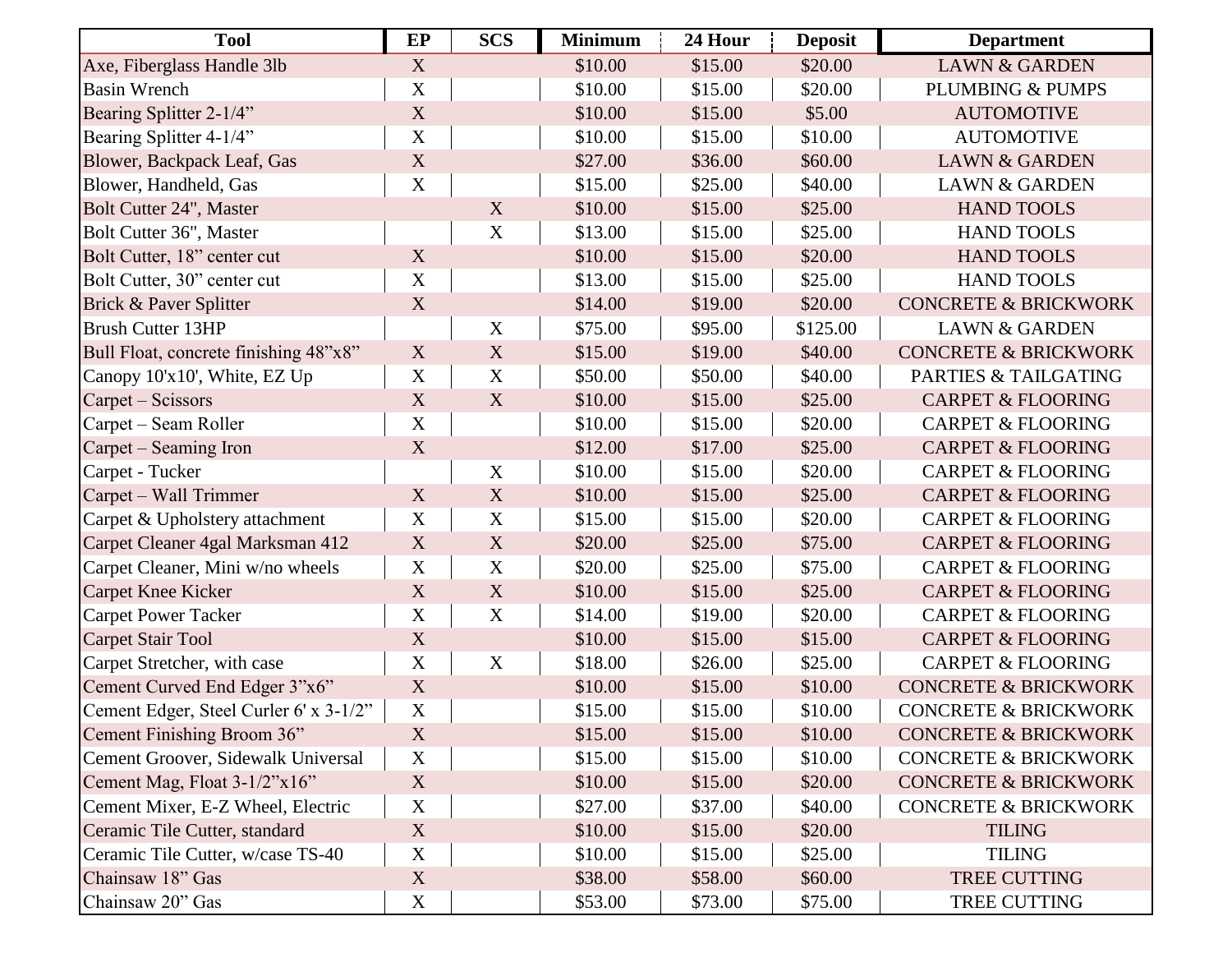| <b>Tool</b>                              | EP          | <b>SCS</b>                | <b>Minimum</b> | 24 Hour  | <b>Deposit</b> | <b>Department</b>               |
|------------------------------------------|-------------|---------------------------|----------------|----------|----------------|---------------------------------|
| <b>Chainsaw Safety Equipment</b>         | X           |                           | \$15.00        | \$20.00  | \$20.00        | <b>TREE CUTTING</b>             |
| Chair Cart                               | $\mathbf X$ | $\mathbf X$               | \$15.00        | \$15.00  | \$20.00        | PARTIES & TAILGATING            |
| Chair, Folding Brown                     | $\mathbf X$ | X                         | \$1.50         | \$1.50   | \$0.00         | PARTIES & TAILGATING            |
| Chipper Shredder 27HP 6" Capacity        | $\mathbf X$ |                           | \$145.00       | \$200.00 | \$750.00       | <b>TREE CUTTING</b>             |
| Chisel, 5' Pneumatic Scaler              |             | $\mathbf X$               | \$45.00        | \$65.00  | \$50.00        | <b>TILING</b>                   |
| Come Along, HD 3 ton                     | $\mathbf X$ |                           | \$15.00        | \$20.00  | \$20.00        | <b>HOISTS &amp; JACKS</b>       |
| Compact Compressor, 2HP elec, 4 Gal      |             | X                         | \$30.00        | \$37.00  | \$75.00        | <b>COMPACTING</b>               |
| <b>Compactor, Jumping Jack Rammer</b>    | $\mathbf X$ |                           | \$54.00        | \$77.00  | \$125.00       | <b>COMPACTING</b>               |
| Compactor, Plate 4HP                     | X           |                           | \$54.00        | \$77.00  | \$125.00       | <b>COMPACTING</b>               |
| Compactor, Plate 5hp                     |             | $\mathbf X$               | \$54.00        | \$77.00  | \$125.00       | <b>COMPACTING</b>               |
| Compressor, 3.5HP                        |             | X                         | \$27.00        | \$37.00  | \$75.00        | <b>COMPACTING</b>               |
| Conduit Bender 1/2"                      | $\mathbf X$ |                           | \$10.00        | \$15.00  | \$20.00        | <b>ELECTRICAL</b>               |
| Conduit Bender 3/4"                      | $\mathbf X$ |                           | \$10.00        | \$15.00  | \$20.00        | <b>ELECTRICAL</b>               |
| Cooler, Red Super Keg                    | $\mathbf X$ | $\mathbf X$               | \$25.00        | \$25.00  | \$30.00        | PARTIES & TAILGATING            |
| <b>Cotton Candy Machine w/Cart</b>       | $\mathbf X$ | X                         | \$70.00        | \$70.00  | \$75.00        | <b>PARTIES &amp; TAILGATING</b> |
| Dehumidifier                             | $\mathbf X$ | $\mathbf X$               | \$40.00        | \$40.00  | \$100.00       | HEATERS/FANS/DRYING             |
| Dolly, 2 wheel no strap                  | $\mathbf X$ |                           | \$15.00        | \$15.00  | \$20.00        | <b>MATERIAL HANDLING</b>        |
| Dolly, 4 wheel, 18"x30" wood             | $\mathbf X$ | $\mathbf X$               | \$10.00        | \$15.00  | \$20.00        | <b>MATERIAL HANDLING</b>        |
| Dolly, Appliance                         | $\mathbf X$ | X                         | \$10.00        | \$15.00  | \$50.00        | <b>MATERIAL HANDLING</b>        |
| Dolly, Power Mate Stair                  | $\mathbf X$ |                           | \$80.00        | \$125.00 | \$150.00       | <b>MATERIAL HANDLING</b>        |
| Door Lock Install Kit, Irwin             | $\mathbf X$ |                           | \$10.00        | \$10.00  | \$20.00        | <b>DRILLS</b>                   |
| Drill 2" Combination Hammer, Bosch       | $\mathbf X$ |                           | \$45.00        | \$65.00  | \$50.00        | <b>DRILLS</b>                   |
| Drill Bit, 1-1/2" Pointed                | $\mathbf X$ |                           | \$20.00        | \$35.00  | \$25.00        | <b>DRILLS</b>                   |
| Drill Bit, 1-1/2"x14" Pointed Chisel     |             | X                         | \$22.00        | \$37.00  | \$30.00        | <b>DRILLS</b>                   |
| Drill Bit, 1-1/2"x19" Pointed Chisel     | X           | $\mathbf X$               | \$22.00        | \$37.00  | \$30.00        | <b>DRILLS</b>                   |
| Drill Bit, 1-1/4"x14" Narrow-Flat Chisel |             | $\mathbf X$               | \$22.00        | \$37.00  | \$30.00        | <b>DRILLS</b>                   |
| Drill Bit, 1-1/8" Narrow-Flat Chisel     |             | X                         | \$20.00        | \$35.00  | \$25.00        | <b>DRILLS</b>                   |
| Drill Bit, 2"x19" Narrow-Flat Chisel     | $\mathbf X$ | $\boldsymbol{\mathrm{X}}$ | \$22.00        | \$37.00  | \$30.00        | <b>DRILLS</b>                   |
| Drill Bit, 2"x19" Wide-Flat Chisel       | X           | X                         | \$30.00        | \$45.00  | \$40.00        | <b>DRILLS</b>                   |
| Drill Bit, 3-1/8"x19" Wide-Flat Chisel   | $\mathbf X$ | $\mathbf X$               | \$30.00        | \$45.00  | \$40.00        | <b>DRILLS</b>                   |
| Drill Bit, 7" Pointed Chisel             | X           | X                         | \$13.00        | \$17.00  | \$25.00        | <b>DRILLS</b>                   |
| Drill Bit, 7"x9/16" Narrow-Flat Chisel   | $\mathbf X$ | $\mathbf X$               | \$13.00        | \$17.00  | \$25.00        | <b>DRILLS</b>                   |
| Drill Bit, Hammer, 1"x13"                |             | X                         | \$20.00        | \$35.00  | \$25.00        | <b>DRILLS</b>                   |
| Drill Bit, Hammer, 1"x21"                | $\mathbf X$ | $\mathbf X$               | \$22.00        | \$37.00  | \$30.00        | <b>DRILLS</b>                   |
| Drill Bit, Hammer, 1/2"x12"              |             | X                         | \$10.00        | \$15.00  | \$20.00        | <b>DRILLS</b>                   |
| Drill Bit, Hammer, 1/2"x14"              |             | $\mathbf X$               | \$13.00        | \$17.00  | \$25.00        | <b>DRILLS</b>                   |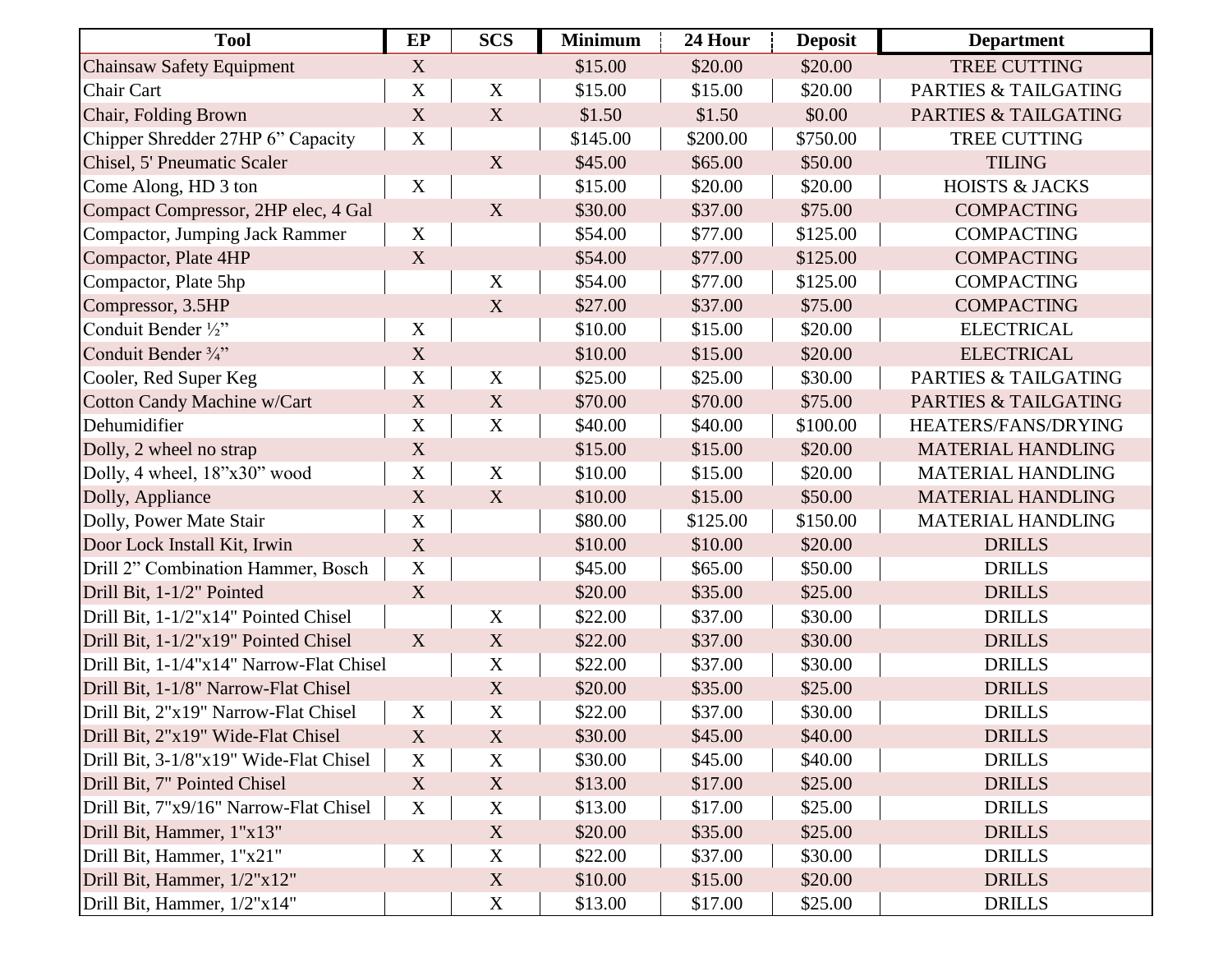| <b>Tool</b>                        | EP                        | <b>SCS</b>                | <b>Minimum</b> | 24 Hour | <b>Deposit</b> | <b>Department</b> |
|------------------------------------|---------------------------|---------------------------|----------------|---------|----------------|-------------------|
| Drill Bit, Hammer, 1/2"x24"        | $\mathbf X$               |                           | \$25.00        | \$40.00 | \$35.00        | <b>DRILLS</b>     |
| Drill Bit, Hammer, 1/2"x6"         | $\mathbf X$               |                           | \$20.00        | \$35.00 | \$20.00        | <b>DRILLS</b>     |
| Drill Bit, Hammer, 1/4"x10"        | $\mathbf X$               |                           | \$20.00        | \$35.00 | \$20.00        | <b>DRILLS</b>     |
| Drill Bit, Hammer, 1-1/2"x23"      | $\mathbf X$               |                           | \$25.00        | \$40.00 | \$35.00        | <b>DRILLS</b>     |
| Drill Bit, Hammer, 1-1/2"x24"      | $\mathbf X$               |                           | \$30.00        | \$45.00 | \$40.00        | <b>DRILLS</b>     |
| Drill Bit, Hammer, 1-1/4"x15"      | $\mathbf X$               |                           | \$25.00        | \$40.00 | \$35.00        | <b>DRILLS</b>     |
| Drill Bit, Hammer, 1-1/4"x23"      | $\mathbf X$               | $\mathbf X$               | \$25.00        | \$40.00 | \$35.00        | <b>DRILLS</b>     |
| Drill Bit, Hammer, 1-1/8"x14"      | $\mathbf X$               |                           | \$25.00        | \$40.00 | \$35.00        | <b>DRILLS</b>     |
| Drill Bit, Hammer, 1-1/8"x18"      | $\mathbf X$               |                           | \$25.00        | \$40.00 | \$35.00        | <b>DRILLS</b>     |
| Drill Bit, Hammer, 2-1/2"x24"      | $\mathbf X$               |                           | \$30.00        | \$45.00 | \$40.00        | <b>DRILLS</b>     |
| Drill Bit, Hammer, 2-1/8"x24"      | $\mathbf X$               |                           | \$30.00        | \$45.00 | \$40.00        | <b>DRILLS</b>     |
| Drill Bit, Hammer, 3/16"x10"       | $\mathbf X$               |                           | \$20.00        | \$35.00 | \$20.00        | <b>DRILLS</b>     |
| Drill Bit, Hammer, 3/16"x4"        | $\mathbf X$               |                           | \$20.00        | \$35.00 | \$20.00        | <b>DRILLS</b>     |
| Drill Bit, Hammer, 3/16"x8"        | $\mathbf X$               |                           | \$20.00        | \$35.00 | \$25.00        | <b>DRILLS</b>     |
| Drill Bit, Hammer, 3/4"x12"        |                           | X                         | \$13.00        | \$17.00 | \$25.00        | <b>DRILLS</b>     |
| Drill Bit, Hammer, 3/4"x13"        | $\mathbf X$               | $\mathbf X$               | \$20.00        | \$35.00 | \$25.00        | <b>DRILLS</b>     |
| Drill Bit, Hammer, 3/4"x16"        | X                         |                           | \$20.00        | \$35.00 | \$25.00        | <b>DRILLS</b>     |
| Drill Bit, Hammer, 3/4"x21"        |                           | $\mathbf X$               | \$20.00        | \$35.00 | \$25.00        | <b>DRILLS</b>     |
| Drill Bit, Hammer, 3/8"x6"         | $\mathbf X$               |                           | \$20.00        | \$35.00 | \$20.00        | <b>DRILLS</b>     |
| Drill Bit, Hammer, 3-1/8"x24"      | $\mathbf X$               |                           | \$30.00        | \$45.00 | \$40.00        | <b>DRILLS</b>     |
| Drill Bit, Hammer, 5/8"x12"        |                           | $\boldsymbol{\mathrm{X}}$ | \$10.00        | \$15.00 | \$20.00        | <b>DRILLS</b>     |
| Drill Bit, Hammer, 5/8"x14"        | $\mathbf X$               |                           | \$20.00        | \$35.00 | \$30.00        | <b>DRILLS</b>     |
| Drill Bit, Hammer, 5/8"x14"        | X                         | $\mathbf X$               | \$13.00        | \$17.00 | \$25.00        | <b>DRILLS</b>     |
| Drill Bit, Hammer, 5/8"x24"        | $\boldsymbol{\mathrm{X}}$ |                           | \$25.00        | \$40.00 | \$35.00        | <b>DRILLS</b>     |
| Drill Bit, Hammer, 5/8"x8"         | $\mathbf X$               | $\boldsymbol{\mathrm{X}}$ | \$10.00        | \$15.00 | \$20.00        | <b>DRILLS</b>     |
| Drill Bit, Hammer, 7/16"x6"        | $\mathbf X$               |                           | \$20.00        | \$35.00 | \$20.00        | <b>DRILLS</b>     |
| Drill Bit, Hammer, 7/8"x13"        |                           | $\mathbf X$               | \$16.00        | \$21.00 | \$25.00        | <b>DRILLS</b>     |
| Drill Bit, Hammer, 7/8"x21"        |                           | $\mathbf X$               | \$20.00        | \$35.00 | \$25.00        | <b>DRILLS</b>     |
| Drill Bit, Hammer-1-1/4"           | X                         | X                         | \$20.00        | \$35.00 | \$40.00        | <b>DRILLS</b>     |
| Drill Core Bit 1-3/4" Concrete     | $\mathbf X$               |                           | \$20.00        | \$35.00 | \$40.00        | <b>DRILLS</b>     |
| Drill Core Bit 2" Concrete         | X                         |                           | \$20.00        | \$35.00 | \$40.00        | <b>DRILLS</b>     |
| Drill Core Bit 2-3/4" Concrete     | $\mathbf X$               |                           | \$20.00        | \$35.00 | \$40.00        | <b>DRILLS</b>     |
| Drill Core Bit 2-5/8" Concrete 17" | X                         |                           | \$30.00        | \$45.00 | \$40.00        | <b>DRILLS</b>     |
| Drill Core Bit 2-5/8" Concrete 8"  | $\mathbf X$               |                           | \$25.00        | \$40.00 | \$40.00        | <b>DRILLS</b>     |
| Drill Core Bit 3-1/2" Concrete     | X                         |                           | \$30.00        | \$45.00 | \$40.00        | <b>DRILLS</b>     |
| Drill Core Bit 3-1/4" Concrete     | X                         |                           | \$25.00        | \$40.00 | \$40.00        | <b>DRILLS</b>     |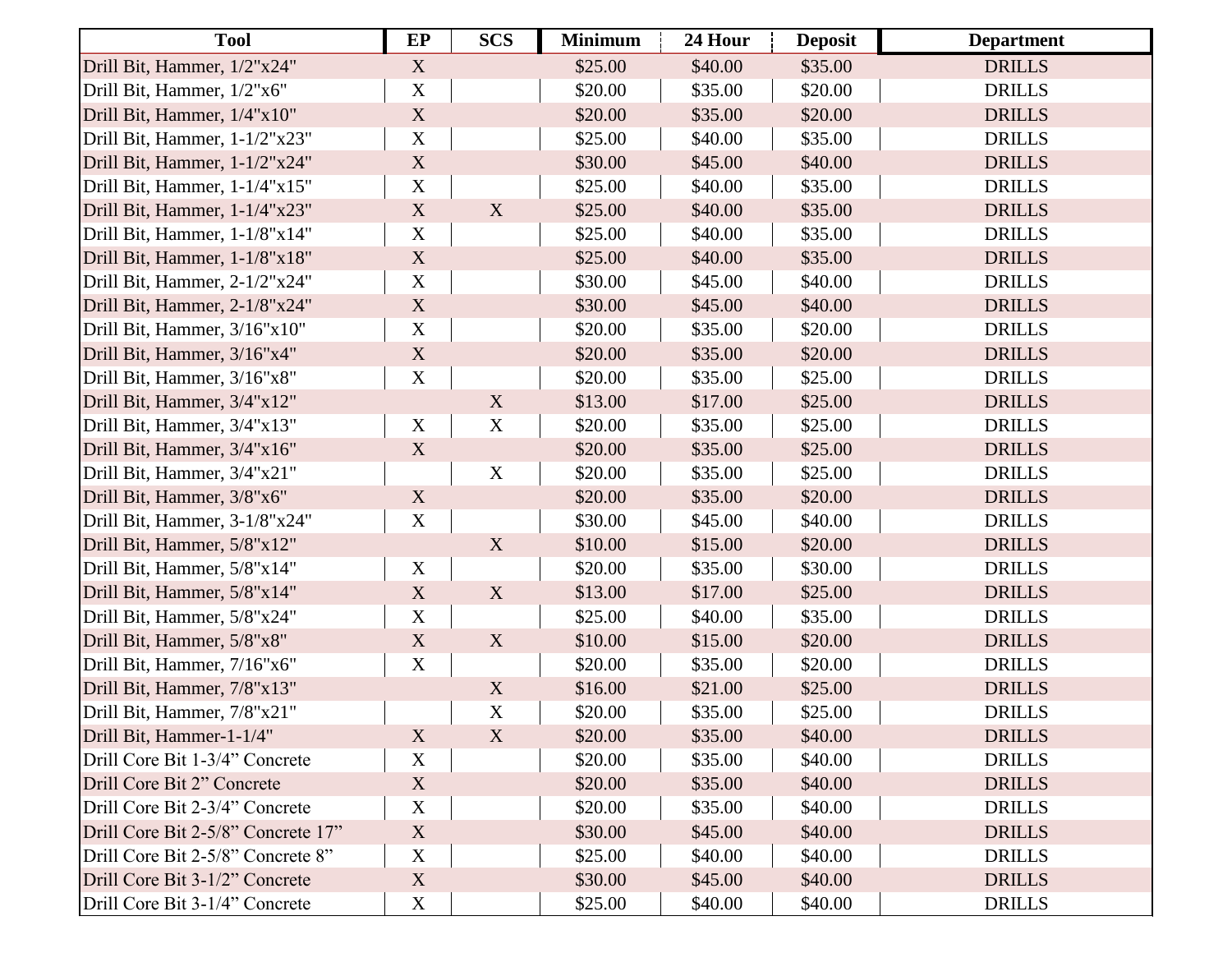| <b>Tool</b>                          | EP                        | <b>SCS</b>  | <b>Minimum</b> | 24 Hour | <b>Deposit</b> | <b>Department</b>               |
|--------------------------------------|---------------------------|-------------|----------------|---------|----------------|---------------------------------|
| Drill Core Bit 4" Concrete           | X                         |             | \$30.00        | \$45.00 | \$40.00        | <b>DRILLS</b>                   |
| Drill Core Bit 5" Concrete           | X                         |             | \$30.00        | \$45.00 | \$40.00        | <b>DRILLS</b>                   |
| Drill Core Bit 6" Concrete           | $\mathbf X$               |             | \$30.00        | \$45.00 | \$40.00        | <b>DRILLS</b>                   |
| Drill, 1/2" Magnum                   | X                         |             | \$10.00        | \$15.00 | \$30.00        | <b>DRILLS</b>                   |
| Drill, 1/2" Right Angle Plumbers     | X                         |             | \$15.00        | \$22.00 | \$40.00        | <b>DRILLS</b>                   |
| Drill, 1-9/16" Combination Hammer    | $\mathbf X$               |             | \$45.00        | \$65.00 | \$50.00        | <b>DRILLS</b>                   |
| Drill, Hammer 1"                     | $\mathbf X$               |             | \$30.00        | \$45.00 | \$50.00        | <b>DRILLS</b>                   |
| Drill, Hammer 1-1/8"                 | $\mathbf X$               |             | \$40.00        | \$50.00 | \$50.00        | <b>DRILLS</b>                   |
| Drill, Hammer 7/8"                   | X                         |             | \$20.00        | \$30.00 | \$50.00        | <b>DRILLS</b>                   |
| Drill, Hammer TE 1000-AVR            |                           | $\mathbf X$ | \$50.00        | \$65.00 | \$125.00       | <b>DRILLS</b>                   |
| Drill, Hammer TE 30                  |                           | $\mathbf X$ | \$39.00        | \$55.00 | \$100.00       | <b>DRILLS</b>                   |
| Drill, Hammer TE 70-ATC/AVR          |                           | $\mathbf X$ | \$43.00        | \$62.00 | \$125.00       | <b>DRILLS</b>                   |
| Drill, Hammer, Bosch 1-1/8           |                           | $\mathbf X$ | \$20.00        | \$30.00 | \$50.00        | <b>DRILLS</b>                   |
| Drill, Hole Hawg, 1/2"               | $\mathbf X$               |             | \$20.00        | \$30.00 | \$50.00        | <b>DRILLS</b>                   |
| Fan, High Velocity Metal 26"         | $\boldsymbol{\mathrm{X}}$ |             | \$25.00        | \$30.00 | \$50.00        | HEATERS/FANS/DRYING             |
| Fish Tape 100'                       | X                         |             | \$10.00        | \$14.00 | \$30.00        | <b>ELECTRICAL</b>               |
| Fish Tape, 125'                      |                           | X           | \$10.00        | \$15.00 | \$30.00        | <b>ELECTRICAL</b>               |
| Fish tape, 65'                       |                           | $\mathbf X$ | \$10.00        | \$15.00 | \$20.00        | <b>ELECTRICAL</b>               |
| <b>Flaring Tool</b>                  | $\mathbf X$               |             | \$10.00        | \$15.00 | \$20.00        | <b>PLUMBING &amp; PUMPS</b>     |
| Float, Magnesium Ext 16"             | X                         |             | \$10.00        | \$15.00 | \$10.00        | <b>CONCRETE &amp; BRICKWORK</b> |
| Floor Brush, 17" Nylo-Grit Scrubber  | $\mathbf X$               |             | \$20.00        | \$30.00 | \$20.00        | <b>CARPET &amp; FLOORING</b>    |
| Floor Dryer, Turbo Fan               | $\mathbf X$               | $\mathbf X$ | \$20.00        | \$30.00 | \$50.00        | HEATERS/FANS/DRYING             |
| Floor Polisher 13"                   | $\mathbf X$               | $\mathbf X$ | \$25.00        | \$40.00 | \$75.00        | <b>CARPET &amp; FLOORING</b>    |
| Floor Polisher 17"                   | $\mathbf X$               | $\mathbf X$ | \$30.00        | \$50.00 | \$75.00        | <b>CARPET &amp; FLOORING</b>    |
| Floor Roller, 100lb                  | $\mathbf X$               | X           | \$12.00        | \$16.00 | \$20.00        | <b>CARPET &amp; FLOORING</b>    |
| <b>Floor Scrubber Vacuum</b>         | $\mathbf X$               |             | \$35.00        | \$45.00 | \$40.00        | <b>CARPET &amp; FLOORING</b>    |
| Floor Stripper / Electric f/Carpet   | $\mathbf X$               |             | \$30.00        | \$50.00 | \$50.00        | <b>CARPET &amp; FLOORING</b>    |
| Furniture Pad                        | $\mathbf X$               |             | \$10.00        | \$15.00 | \$10.00        | <b>MATERIAL HANDLING</b>        |
| Generator, 2.9kw                     |                           | X           | \$40.00        | \$55.00 | \$100.00       | <b>GENERATORS</b>               |
| Generator, 6.5kw                     |                           | $\mathbf X$ | \$60.00        | \$85.00 | \$150.00       | <b>GENERATORS</b>               |
| Generator, Portable 4.5kw 8HP        | X                         |             | \$45.00        | \$60.00 | \$100.00       | <b>GENERATORS</b>               |
| Generator, Portable 6kw 11HP         | $\mathbf X$               |             | \$60.00        | \$85.00 | \$150.00       | <b>GENERATORS</b>               |
| Grinder 7"                           | X                         |             | \$20.00        | \$30.00 | \$40.00        | <b>CUTTING &amp; GRINDING</b>   |
| <b>Heat Gun</b>                      | X                         |             | \$10.00        | \$15.00 | \$20.00        | PAINT & WALLS                   |
| Heater, Kerosene Dura Heat, 100K BtU |                           | X           | \$25.00        | \$40.00 | \$40.00        | HEATERS/FANS/DRYING             |
| Heater, Kerosene Dura Heat, 155K BtU |                           | $\mathbf X$ | \$35.00        | \$55.00 | \$50.00        | HEATERS/FANS/DRYING             |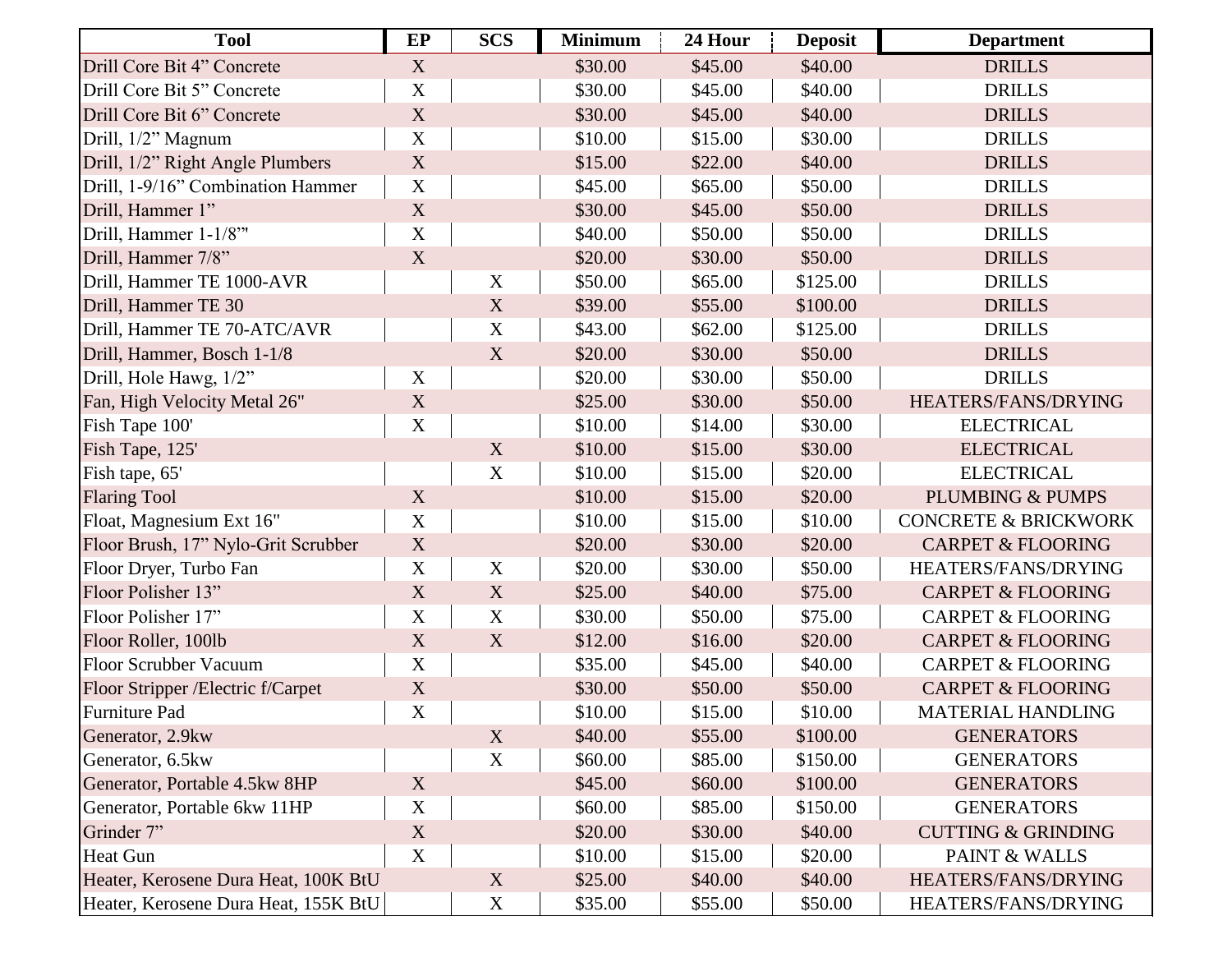| <b>Tool</b>                            | EP                        | <b>SCS</b>  | <b>Minimum</b> | 24 Hour | <b>Deposit</b> | <b>Department</b>                |
|----------------------------------------|---------------------------|-------------|----------------|---------|----------------|----------------------------------|
| Heater, Kerosene Reddy Heater 30,000 I | X                         |             | \$20.00        | \$25.00 | \$50.00        | HEATERS/FANS/DRYING              |
| Hedge Trimmer, Elec 24"                | $\mathbf X$               |             | \$10.00        | \$18.00 | \$40.00        | <b>LAWN &amp; GARDEN</b>         |
| Hedge Trimmer, Gas 24"                 | $\mathbf X$               |             | \$20.00        | \$35.00 | \$60.00        | <b>LAWN &amp; GARDEN</b>         |
| Hitch, 2" Ball                         | $\mathbf X$               |             | \$10.00        | \$15.00 | \$10.00        | <b>AUTOMOTIVE</b>                |
| Hole Saw 4-1/8" Wood or Metal          | $\mathbf X$               |             | \$15.00        | \$15.00 | \$10.00        | <b>DRILLS</b>                    |
| Hot Dog Machine, "Super Dogeroo"       | $\mathbf X$               | $\mathbf X$ | \$65.00        | \$65.00 | \$50.00        | PARTIES & TAILGATING             |
| Jack Hammer, Elec brute w/cart         | $\mathbf X$               |             | \$69.00        | \$99.00 | \$125.00       | <b>JACK HAMMERS</b>              |
| Jack Hammer, Hilti Demolition          | $\mathbf X$               | $\mathbf X$ | \$48.00        | \$68.00 | \$100.00       | <b>JACK HAMMERS</b>              |
| Jack, 3 ton HD service                 | X                         |             | \$15.00        | \$25.00 | \$100.00       | <b>AUTOMOTIVE</b>                |
| Jack, Hydraulic 121/2 ton              | $\mathbf X$               |             | \$10.00        | \$15.00 | \$20.00        | <b>HOISTS &amp; JACKS</b>        |
| Jack, Hydraulic 221/2 ton              | $\mathbf X$               |             | \$10.00        | \$15.00 | \$40.00        | <b>HOISTS &amp; JACKS</b>        |
| Jack, Screw type, 20 ton (house)       | $\mathbf X$               |             | \$12.00        | \$15.00 | \$20.00        | <b>HOISTS &amp; JACKS</b>        |
| Jackall 48" Bumper jack                | $\mathbf X$               |             | \$15.00        | \$25.00 | \$40.00        | <b>HOISTS &amp; JACKS</b>        |
| Jig Saw, Dewalt                        | $\mathbf X$               |             | \$12.00        | \$16.00 | \$20.00        | POWER TOOLS                      |
| Ladder, 12' Step, Fiberglass           | $\mathbf X$               | X           | \$16.00        | \$24.00 | \$30.00        | <b>LADDERS &amp; SCAFFOLDING</b> |
| Ladder, 17', Little Giant              | $\mathbf X$               |             | \$30.00        | \$45.00 | \$50.00        | <b>LADDERS &amp; SCAFFOLDING</b> |
| Ladder, 20', Green, Fiberglass         | X                         |             | \$16.00        | \$24.00 | \$50.00        | <b>LADDERS &amp; SCAFFOLDING</b> |
| Ladder, 24', Extension, Fiberglass     | $\mathbf X$               | $\mathbf X$ | \$20.00        | \$25.00 | \$50.00        | <b>LADDERS &amp; SCAFFOLDING</b> |
| Ladder, 32', Extension, Fiberglass     | $\mathbf X$               |             | \$25.00        | \$30.00 | \$100.00       | <b>LADDERS &amp; SCAFFOLDING</b> |
| Ladder, Double Step, 8' Alu            | $\mathbf X$               |             | \$15.00        | \$24.00 | \$20.00        | <b>LADDERS &amp; SCAFFOLDING</b> |
| Lawn Aerator, Plugger                  | $\mathbf X$               | $\mathbf X$ | \$55.00        | \$80.00 | \$100.00       | <b>LAWN &amp; GARDEN</b>         |
| Lawn Leaf Blower, 4" Billy Goat        |                           | $\mathbf X$ | \$40.00        | \$60.00 | \$50.00        | <b>LAWN &amp; GARDEN</b>         |
| Lawn Mower, 21"                        | $\mathbf X$               | $\mathbf X$ | \$25.00        | \$35.00 | \$75.00        | <b>LAWN &amp; GARDEN</b>         |
| Lawn Roller, Push 18x24                | $\mathbf X$               | $\mathbf X$ | \$10.00        | \$17.00 | \$25.00        | <b>LAWN &amp; GARDEN</b>         |
| Lawn Thatcher/Power Rake, 5.5HP        | X                         | X           | \$45.00        | \$70.00 | \$100.00       | <b>LAWN &amp; GARDEN</b>         |
| Lawn Vacuum w/bag, 5HP Billy Goat      | $\mathbf X$               |             | \$30.00        | \$50.00 | \$80.00        | <b>LAWN &amp; GARDEN</b>         |
| Lawn/Edger, Little Wonder, Gas         | X                         |             | \$20.00        | \$28.00 | \$60.00        | <b>LAWN &amp; GARDEN</b>         |
| Level 4' Carpenters Wood               | $\mathbf X$               |             | \$10.00        | \$15.00 | \$10.00        | <b>HAND TOOLS</b>                |
| Level, 32" yellow                      | X                         |             | \$10.00        | \$15.00 | \$20.00        | <b>HAND TOOLS</b>                |
| Level, 78" Yellow                      | $\mathbf X$               |             | \$15.00        | \$30.00 | \$40.00        | <b>HAND TOOLS</b>                |
| Log Splitter / Split-Fire              | $\mathbf X$               |             | \$67.00        | \$95.00 | \$250.00       | TREE CUTTING                     |
| Log Splitter, Ver/Hor                  | $\mathbf X$               | $\mathbf X$ | \$67.00        | \$92.00 | \$250.00       | TREE CUTTING                     |
| Magnetic Sweeper 34"                   | X                         | X           | \$15.00        | \$20.00 | \$20.00        | MISCELLANEOUS TOOLS              |
| <b>Metal Detector</b>                  | $\mathbf X$               | $\mathbf X$ | \$15.00        | \$25.00 | \$50.00        | <b>MISCELLANEOUS TOOLS</b>       |
| Miter Saw, 10" compound                | $\boldsymbol{\mathrm{X}}$ | X           | \$25.00        | \$35.00 | \$50.00        | POWER TOOLS                      |
| Moen Cartridge Puller                  | X                         |             | \$15.00        | \$15.00 | \$10.00        | PLUMBING & PUMPS                 |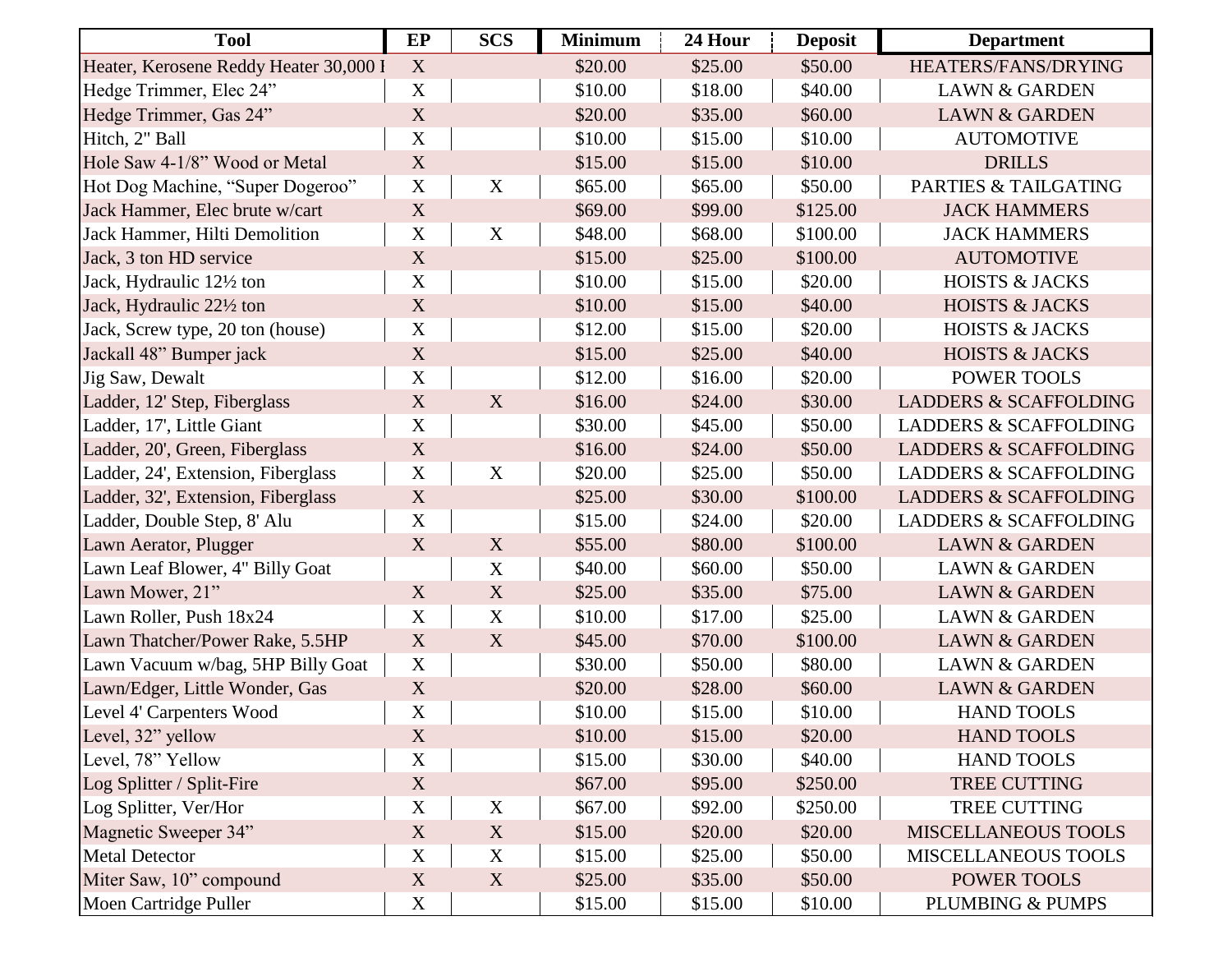| <b>Tool</b>                                   | EP                        | <b>SCS</b>                | <b>Minimum</b> | 24 Hour | <b>Deposit</b> | <b>Department</b>               |
|-----------------------------------------------|---------------------------|---------------------------|----------------|---------|----------------|---------------------------------|
| <b>Nacho Cheese Dispenser</b>                 | X                         | X                         | \$40.00        | \$40.00 | \$50.00        | <b>PARTIES &amp; TAILGATING</b> |
| Nailer, Brad, Finish                          | X                         | $\mathbf X$               | \$23.00        | \$32.00 | \$50.00        | <b>NAILERS</b>                  |
| Nailer, Flooring                              | X                         | X                         | \$23.00        | \$35.00 | \$50.00        | <b>CARPET &amp; FLOORING</b>    |
| Nailer, Framing Pneumatic                     | $\mathbf X$               |                           | \$23.00        | \$32.00 | \$50.00        | <b>NAILERS</b>                  |
| Nailer, Roofing Pneumatic                     | $\mathbf X$               | $\boldsymbol{\mathrm{X}}$ | \$23.00        | \$32.00 | \$50.00        | <b>NAILERS</b>                  |
| Paint, Parking Lot striper                    | $\mathbf X$               | $\mathbf X$               | \$12.00        | \$20.00 | \$30.00        | <b>PAINT &amp; WALLS</b>        |
| Panel Lift, Drywall                           |                           | X                         | \$35.00        | \$45.00 | \$50.00        | <b>DRYWALL</b>                  |
| Pex Crimper                                   | $\mathbf X$               |                           | \$15.00        | \$20.00 | \$50.00        | PLUMBING & PUMPS                |
| Pick, Mattock w/Handle                        | $\mathbf X$               |                           | \$10.00        | \$15.00 | \$20.00        | <b>HAND TOOLS</b>               |
| Pipe Cutter, $1/8$ " - 2"                     | $\mathbf X$               |                           | \$10.00        | \$15.00 | \$20.00        | PLUMBING & PUMPS                |
| Pipe Tap 1-1/2" NPT                           | X                         |                           | \$10.00        | \$15.00 | \$20.00        | <b>PLUMBING &amp; PUMPS</b>     |
| Pipe Vise                                     | $\mathbf X$               |                           | \$10.00        | \$15.00 | \$40.00        | PLUMBING & PUMPS                |
| Pipe Wrench, 18"                              | $\mathbf X$               |                           | \$10.00        | \$15.00 | \$40.00        | <b>PLUMBING &amp; PUMPS</b>     |
| Pipe Wrench, 24"                              | X                         | $\mathbf X$               | \$10.00        | \$15.00 | \$40.00        | <b>PLUMBING &amp; PUMPS</b>     |
| Pipe Wrench, 36" Alu                          | $\mathbf X$               |                           | \$10.00        | \$15.00 | \$40.00        | <b>PLUMBING &amp; PUMPS</b>     |
| Pipe Wrench, 48" Alu                          | X                         |                           | \$12.00        | \$17.00 | \$65.00        | PLUMBING & PUMPS                |
| Pole Pruner, Telescope Pole trimmer           | $\mathbf X$               |                           | \$10.00        | \$15.00 | \$30.00        | <b>TREE CUTTING</b>             |
| Pole Saw, Gas, 2 cycle                        | X                         |                           | \$34.00        | \$54.00 | \$75.00        | <b>TREE CUTTING</b>             |
| Popcorn Machine w/ cart                       | $\mathbf X$               | X                         | \$65.00        | \$65.00 | \$40.00        | <b>PARTIES &amp; TAILGATING</b> |
| Post Driver / Fence                           | $\mathbf X$               |                           | \$10.00        | \$15.00 | \$10.00        | FENCE INSTALL/POST HOLES        |
| Post Hole Auger Bit 10x36                     | $\mathbf X$               | X                         | \$15.00        | \$15.00 | \$0.00         | FENCE INSTALL/POST HOLES        |
| Post hole Auger, Gas, one man                 | $\mathbf X$               | $\mathbf X$               | \$53.00        | \$75.00 | \$150.00       | FENCE INSTALL/POST HOLES        |
| Post Hole Digger w/Wooden Handles             | $\mathbf X$               | $\boldsymbol{\mathrm{X}}$ | \$10.00        | \$15.00 | \$20.00        | FENCE INSTALL/POST HOLES        |
| Post Hole Digger, Manual 4" Auger             | $\mathbf X$               | $\mathbf X$               | \$15.00        | \$15.00 | \$25.00        | FENCE INSTALL/POST HOLES        |
| Post Hole Digger, manual scissors             | $\mathbf X$               |                           | \$15.00        | \$15.00 | \$25.00        | FENCE INSTALL/POST HOLES        |
| <b>Power Fastner Gun</b>                      | $\mathbf X$               |                           | \$25.00        | \$30.00 | \$40.00        | MISCELLANEOUS TOOLS             |
| Pressure Washer 2700 PSI                      | $\mathbf X$               | X                         | \$65.00        | \$89.00 | \$100.00       | PRESSURE WASHERS                |
| Pressure Washer JP 2400 PSI                   | $\boldsymbol{\mathrm{X}}$ |                           | \$65.00        | \$89.00 | \$100.00       | PRESSURE WASHERS                |
| <b>Pressure Washer Rotating Nozzle</b>        | X                         |                           | \$10.00        | \$20.00 | \$20.00        | PRESSURE WASHERS                |
| <b>Pressure Washer Rotating Water Blaster</b> | $\mathbf X$               |                           | \$20.00        | \$35.00 | \$20.00        | PRESSURE WASHERS                |
| Pressure Washer Telescoping Wand              | $\mathbf X$               |                           | \$10.00        | \$15.00 | \$15.00        | PRESSURE WASHERS                |
| Pry Bar, 72" Johnson                          | $\mathbf X$               |                           | \$15.00        | \$15.00 | \$20.00        | <b>HAND TOOLS</b>               |
| Puller 10" 2 Jaw #944                         | $\mathbf X$               |                           | \$10.00        | \$15.00 | \$20.00        | <b>AUTOMOTIVE</b>               |
| Puller 10" 3 Jaw #953                         | X                         |                           | \$10.00        | \$15.00 | \$20.00        | <b>AUTOMOTIVE</b>               |
| Puller 4" 2 Jaw Gear #240                     | $\mathbf X$               |                           | \$10.00        | \$15.00 | \$20.00        | <b>AUTOMOTIVE</b>               |
| Puller 4" 3 Jaw Gear #134                     | $\mathbf X$               |                           | \$10.00        | \$15.00 | \$20.00        | <b>AUTOMOTIVE</b>               |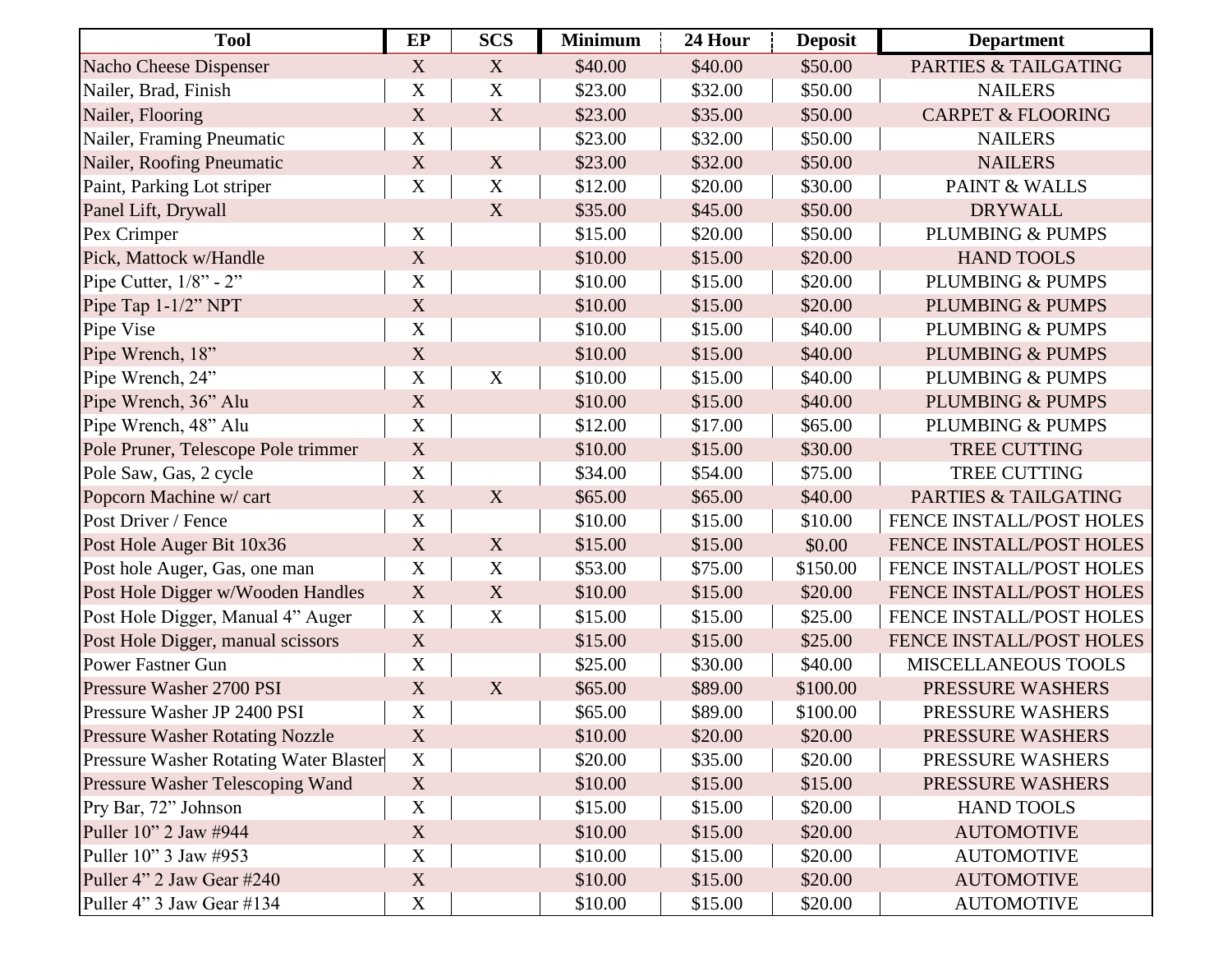| <b>Tool</b>                           | EP                        | <b>SCS</b>                | <b>Minimum</b> | 24 Hour  | <b>Deposit</b> | <b>Department</b>                |
|---------------------------------------|---------------------------|---------------------------|----------------|----------|----------------|----------------------------------|
| Puller 6" 2 Jaw #941                  | X                         |                           | \$10.00        | \$15.00  | \$20.00        | <b>AUTOMOTIVE</b>                |
| Puller 7" 2/3 Jaw #951                | $\mathbf X$               |                           | \$10.00        | \$15.00  | \$20.00        | <b>AUTOMOTIVE</b>                |
| Puller 8" 2/3 Jaw #952                | $\mathbf X$               |                           | \$10.00        | \$15.00  | \$20.00        | <b>AUTOMOTIVE</b>                |
| Puller 9" 2 Jaw #943                  | $\mathbf X$               |                           | \$10.00        | \$15.00  | \$20.00        | <b>AUTOMOTIVE</b>                |
| Pump Hose, 25' Blue - 2" Dia          | $\mathbf X$               |                           | \$10.00        | \$15.00  | \$20.00        | <b>PLUMBING &amp; PUMPS</b>      |
| Pump Hose, 50' Blue - 2" Dia          |                           | $\mathbf X$               | \$10.00        | \$15.00  | \$20.00        | <b>PLUMBING &amp; PUMPS</b>      |
| Pump, 2" Submersible (electric)       | X                         | $\mathbf X$               | \$28.00        | \$37.00  | \$40.00        | <b>PLUMBING &amp; PUMPS</b>      |
| Pump, Small Submersible (electric)    | $\mathbf X$               | $\mathbf X$               | \$23.00        | \$32.00  | \$40.00        | <b>PLUMBING &amp; PUMPS</b>      |
| Pump, Waterbed / Transfer             | $\mathbf X$               |                           | \$15.00        | \$15.00  | \$20.00        | <b>PLUMBING &amp; PUMPS</b>      |
| Rake, Landscape 36"                   | $\mathbf X$               | $\mathbf X$               | \$10.00        | \$15.00  | \$40.00        | <b>LAWN &amp; GARDEN</b>         |
| Ramps, Folding 10"x8'/pair            | $\mathbf X$               | $\mathbf X$               | \$10.00        | \$15.00  | \$40.00        | <b>MATERIAL HANDLING</b>         |
| Roller, Formica                       | X                         |                           | \$10.00        | \$15.00  | \$20.00        | <b>HAND TOOLS</b>                |
| Roller, Formica (small) Black         | $\mathbf X$               |                           | \$15.00        | \$15.00  | \$10.00        | <b>HAND TOOLS</b>                |
| Router, 1-3/4 electric                | $\mathbf X$               |                           | \$23.00        | \$32.00  | \$50.00        | POWER TOOLS                      |
| Sander, 1/2 Sheet                     | X                         |                           | \$10.00        | \$15.00  | \$50.00        | <b>CARPET &amp; FLOORING</b>     |
| Sander, 7' Disc Floor Edger           | $\mathbf X$               | X                         | \$25.00        | \$35.00  | \$60.00        | <b>CARPET &amp; FLOORING</b>     |
| Sander, Belt 4"x24"                   | $\mathbf X$               |                           | \$12.00        | \$18.00  | \$40.00        | <b>CARPET &amp; FLOORING</b>     |
| Sander, Floor, 4 Disc Orbital         | $\mathbf X$               |                           | \$40.00        | \$60.00  | \$100.00       | <b>CARPET &amp; FLOORING</b>     |
| Sander, Floor, Drum 1HP               | $\mathbf X$               | X                         | \$35.00        | \$50.00  | \$100.00       | <b>CARPET &amp; FLOORING</b>     |
| Sander, Floor, Orbital Square         |                           | X                         | \$69.00        | \$89.00  | \$75.00        | <b>CARPET &amp; FLOORING</b>     |
| Saw Blade, Diamond, 14" f/concrete    | $\boldsymbol{\mathrm{X}}$ | $\boldsymbol{\mathrm{X}}$ | \$25.00        | \$25.00  | \$50.00        | <b>CONCRETE &amp; BRICKWORK</b>  |
| Saw, 7-1/4" Skill Worm Drive Circular | $\mathbf X$               |                           | \$16.00        | \$22.00  | \$40.00        | POWER TOOLS                      |
| Saw, Cutoff 14" Electric              | $\mathbf X$               | $\boldsymbol{\mathrm{X}}$ | \$38.00        | \$55.00  | \$75.00        | <b>POWER TOOLS</b>               |
| Saw, Cutoff 14" Gas 2cycle            | $\mathbf X$               | $\mathbf X$               | \$55.00        | \$75.00  | \$125.00       | POWER TOOLS                      |
| Saw, Dewalt 14" Multicutter           | X                         |                           | \$35.00        | \$45.00  | \$50.00        | POWER TOOLS                      |
| Saw, Jamb Saw                         | $\mathbf X$               |                           | \$25.00        | \$45.00  | \$50.00        | POWER TOOLS                      |
| Saw, Paver 14" Gas, w/Dolly           | $\mathbf X$               |                           | \$50.00        | \$80.00  | \$75.00        | <b>POWER TOOLS</b>               |
| Saw, Walk Behind 14" Concrete         | $\mathbf X$               |                           | \$50.00        | \$95.00  | \$150.00       | <b>CONCRETE &amp; BRICKWORK</b>  |
| Saw-10" Makita Miter                  | X                         |                           | \$24.00        | \$46.00  | \$100.00       | POWER TOOLS                      |
| Sawzall, Milwaukee, Super             | $\mathbf X$               | $\mathbf X$               | \$12.00        | \$16.00  | \$50.00        | POWER TOOLS                      |
| Scaffold Guard Rail Pkg               | $\mathbf X$               |                           | \$10.00        | \$15.00  | \$40.00        | <b>LADDERS &amp; SCAFFOLDING</b> |
| Scaffold Outrigger Pkg                | X                         |                           | \$10.00        | \$15.00  | \$40.00        | <b>LADDERS &amp; SCAFFOLDING</b> |
| Scaffold, Utility St-MP-6-0           | X                         |                           | \$15.00        | \$25.00  | \$100.00       | <b>LADDERS &amp; SCAFFOLDING</b> |
| Scaffolding, 5x5 One Level            |                           | X                         | \$65.00        | \$65.00  | \$100.00       | <b>LADDERS &amp; SCAFFOLDING</b> |
| Scaffolding, 5x5 Three Levels         |                           | $\boldsymbol{\mathrm{X}}$ | \$120.00       | \$120.00 | \$100.00       | <b>LADDERS &amp; SCAFFOLDING</b> |
| Scaffolding, 5x5 Two Levels           |                           | X                         | \$90.00        | \$90.00  | \$100.00       | <b>LADDERS &amp; SCAFFOLDING</b> |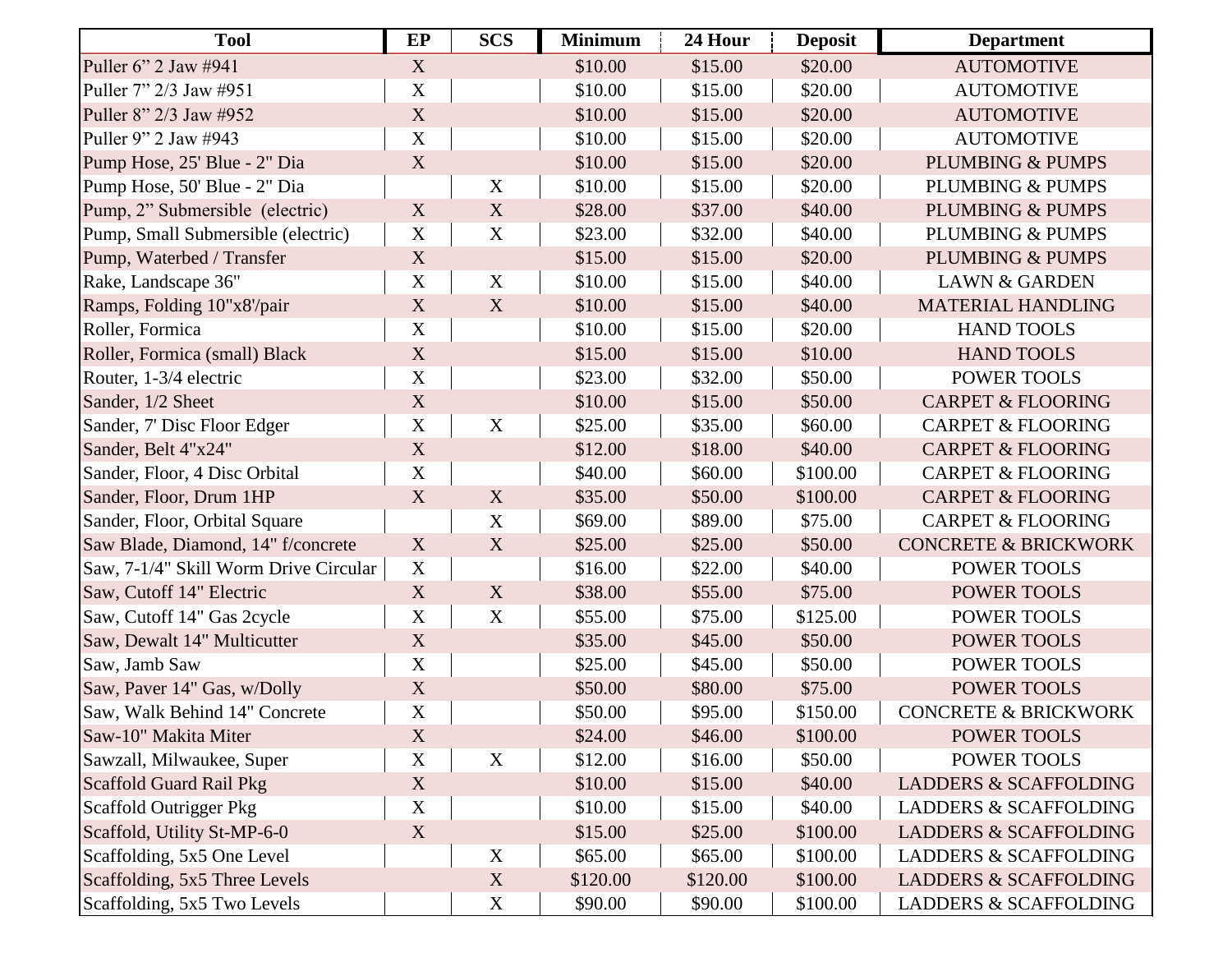| <b>Tool</b>                           | EP                        | <b>SCS</b>                | <b>Minimum</b> | 24 Hour  | <b>Deposit</b> | <b>Department</b>                |
|---------------------------------------|---------------------------|---------------------------|----------------|----------|----------------|----------------------------------|
| Scaffolding, Utility 6FT Bakers Style |                           | X                         | \$36.00        | \$52.00  | \$100.00       | <b>LADDERS &amp; SCAFFOLDING</b> |
| Scoop, Aluminum Grain                 | $\mathbf X$               |                           | \$10.00        | \$15.00  | \$10.00        | <b>LAWN &amp; GARDEN</b>         |
| Scraper, Wall & Floor, w/12" handle   | $\mathbf X$               |                           | \$15.00        | \$15.00  | \$5.00         | <b>HAND TOOLS</b>                |
| Seat Wrench Six Step, Faucet          | X                         |                           | \$10.00        | \$15.00  | \$10.00        | <b>PLUMBING &amp; PUMPS</b>      |
| Seat Wrench Tapered, Faucet           | X                         |                           | \$10.00        | \$15.00  | \$10.00        | <b>PLUMBING &amp; PUMPS</b>      |
| Shop Vac, 13 Gal                      | $\mathbf X$               |                           | \$23.00        | \$23.00  | \$40.00        | <b>MISCELLANEOUS TOOLS</b>       |
| Shop Vac, 8 Gal. - Inflator Only      | $\mathbf X$               |                           | \$10.00        | \$17.00  | \$20.00        | <b>MISCELLANEOUS TOOLS</b>       |
| Shovel, Fiberglass Handle             |                           | X                         | \$10.00        | \$15.00  | \$10.00        | <b>LAWN &amp; GARDEN</b>         |
| Sledge Hammer, 10lb                   | X                         | X                         | \$12.00        | \$16.00  | \$25.00        | <b>HAND TOOLS</b>                |
| Sledge Hammer, 12lb                   | $\boldsymbol{\mathrm{X}}$ |                           | \$14.00        | \$18.00  | \$25.00        | <b>HAND TOOLS</b>                |
| Sledge Hammer, 14lb                   |                           | X                         | \$16.00        | \$20.00  | \$25.00        | <b>HAND TOOLS</b>                |
| Slush Machine, Twin Bowl              | $\boldsymbol{X}$          | $\mathbf X$               | \$140.00       | \$140.00 | \$75.00        | PARTIES & TAILGATING             |
| <b>Snake, Closet Auger</b>            | X                         | $\mathbf X$               | \$10.00        | \$15.00  | \$15.00        | <b>PLUMBING &amp; PUMPS</b>      |
| Snake, Manual Drum Auger 1/4" x 25'   | $\mathbf X$               | $\mathbf X$               | \$10.00        | \$15.00  | \$20.00        | PLUMBING & PUMPS                 |
| Snake, Model C Sectional, Cage        | $\mathbf X$               |                           | \$15.00        | \$25.00  | \$20.00        | <b>PLUMBING &amp; PUMPS</b>      |
| Snake, Model C Sectional, Electric    | X                         | $\mathbf X$               | \$65.00        | \$90.00  | \$150.00       | PLUMBING & PUMPS                 |
| Snake, Model E, 1/2" x 50', Electric  | $\mathbf X$               | $\boldsymbol{\mathrm{X}}$ | \$35.00        | \$52.00  | \$75.00        | <b>PLUMBING &amp; PUMPS</b>      |
| Snake, Model K, 1/2" x 50', Manual    | $\mathbf X$               |                           | \$21.00        | \$30.00  | \$40.00        | PLUMBING & PUMPS                 |
| Snake, Model R, 5/8" x 100', Electric | $\mathbf X$               | X                         | \$65.00        | \$85.00  | \$125.00       | <b>PLUMBING &amp; PUMPS</b>      |
| Snake, Model S, 3/8" x 25', w/drill   | $\mathbf X$               | $\mathbf X$               | \$19.00        | \$27.00  | \$40.00        | PLUMBING & PUMPS                 |
| <b>Sno-Kone Machine</b>               | $\mathbf X$               | X                         | \$65.00        | \$65.00  | \$75.00        | <b>PARTIES &amp; TAILGATING</b>  |
| Sod Cutter, 18" (w/trailer-EP)        | $\mathbf X$               | $\mathbf X$               | \$65.00        | \$90.00  | \$150.00       | <b>LAWN &amp; GARDEN</b>         |
| Sod Cutter, Hand Type                 | $\mathbf X$               |                           | \$10.00        | \$16.00  | \$20.00        | <b>LAWN &amp; GARDEN</b>         |
| Sod Cutter, Kick Type 12"             | $\mathbf X$               | $\mathbf X$               | \$20.00        | \$30.00  | \$40.00        | <b>LAWN &amp; GARDEN</b>         |
| Soil Pipe Cutter                      | $\mathbf X$               |                           | \$10.00        | \$15.00  | \$80.00        | <b>PLUMBING &amp; PUMPS</b>      |
| Spreader, Broadcast Push, Stainless   | $\mathbf X$               |                           | \$10.00        | \$15.00  | \$20.00        | <b>LAWN &amp; GARDEN</b>         |
| Spreader, Drop                        | $\mathbf X$               |                           | \$10.00        | \$15.00  | \$20.00        | <b>LAWN &amp; GARDEN</b>         |
| <b>Street Key</b>                     | $\mathbf X$               |                           | \$10.00        | \$15.00  | \$20.00        | PLUMBING & PUMPS                 |
| Street Water Cap Key, 5 Point         | X                         |                           | \$10.00        | \$15.00  | \$20.00        | <b>PLUMBING &amp; PUMPS</b>      |
| String Trimmer, Straight Shaft        | $\mathbf X$               |                           | \$19.00        | \$29.00  | \$50.00        | <b>LAWN &amp; GARDEN</b>         |
| Stump Grinder, 9 horse, gas           | $\mathbf X$               | X                         | \$68.00        | \$96.00  | \$150.00       | TREE CUTTING                     |
| Table, 30" x 96" Banquet              | $\mathbf X$               | $\mathbf X$               | \$15.00        | \$15.00  | \$0.00         | PARTIES & TAILGATING             |
| Table, 60" Round                      | X                         |                           | \$10.00        | \$10.00  | \$0.00         | PARTIES & TAILGATING             |
| Table, 72" Round                      | $\mathbf X$               |                           | \$10.00        | \$10.00  | \$0.00         | <b>PARTIES &amp; TAILGATING</b>  |
| Table, Fill-N-Chill                   |                           | X                         | \$30.00        | \$30.00  | \$40.00        | PARTIES & TAILGATING             |
| Tacker, Hand                          | X                         |                           | \$15.00        | \$15.00  | \$20.00        | PARTIES & TAILGATING             |